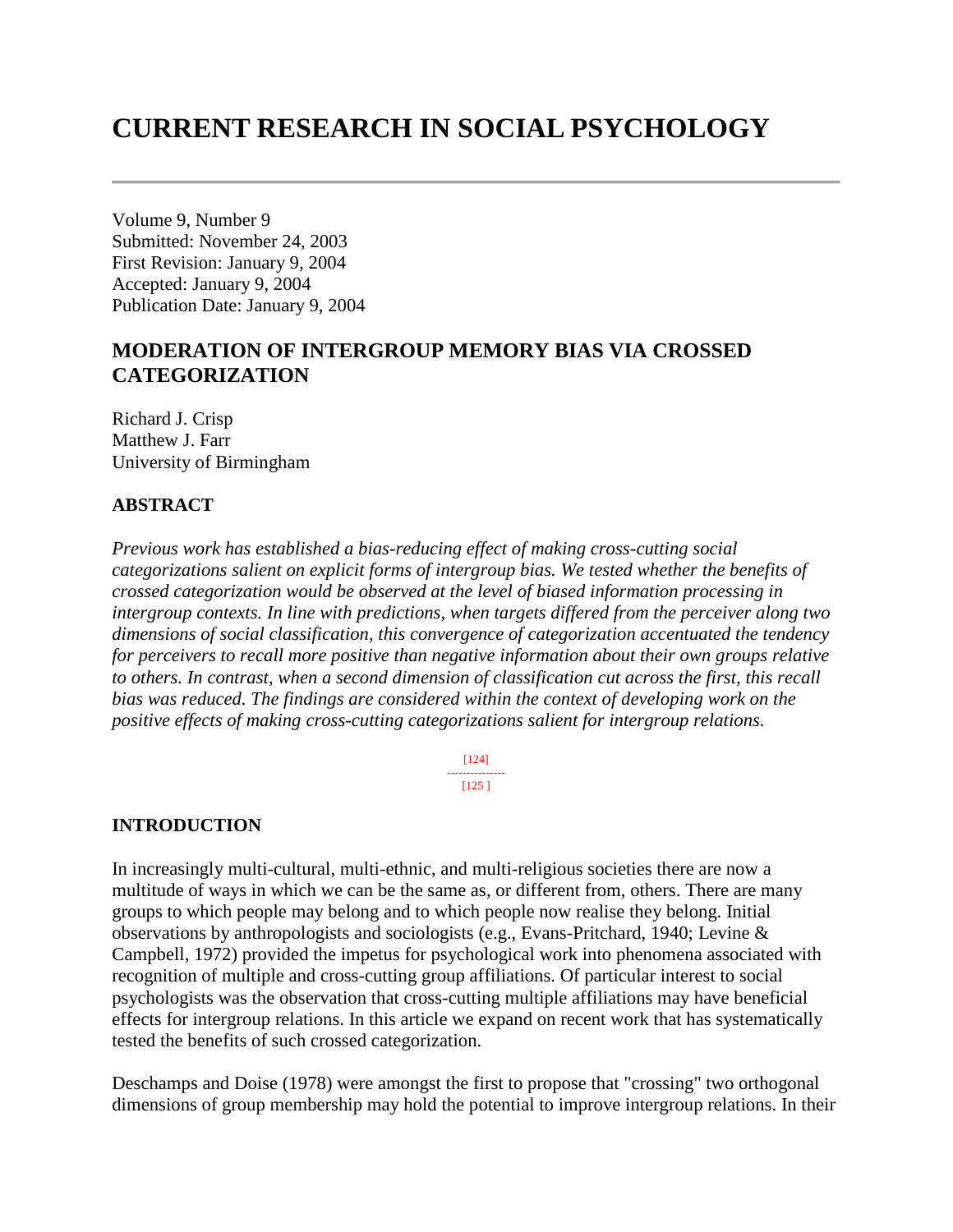"crossed categorization" paradigm, two dimensions of social categorization are made simultaneously salient for participants making group-relevant social judgements (for a theoretical review/integration see Crisp, Ensari, Hewstone, & Miller, 2003; for a literature review: Crisp & Hewstone, 1999; for meta-analyses: Migdal, Hewstone, & Mullen, 1998; Urban & Miller, 1998). Take, for example, gender and age; instead of considering only females versus males or young versus elderly, in crossed categorization situations perceivers attend to both of these dimensions. Then females and males can be seen to *share* a common category; both females and males can be young, or both females and males can be elderly. For young females then, the cross-cutting membership "young" becomes salient, so a shared membership can be perceived with *young* males. On the other hand, young females will also be even more different (compared to comparison on just one dimension) to elderly males, who have two *non-shared* memberships with young females. By emphasizing the fact that whilst two groups may be different along one criteria for social categorization, they can also be the same according to a second criteria, Deschamps and Doise argued that perceivers would come to view outgroups as psychologically less differentiated from the ingroup, and so accordingly evaluate them more positively. Put another way, crossing social categorizations could be an effective strategy for reducing prejudice and discrimination.

Despite its initial promise, empirical tests of the notion that crossed categorization could reduce intergroup bias have failed to provide coherent evidence for bias-reduction (e.g., Brown & Turner, 1979; Singh, Yeoh, Lim, & Lim, 1997; see Crisp & Hewstone, 1999, for a review). Why might this be so? An analysis of the target comparisons used in such studies may provide some answers. Almost all studies addressing bias-reduction have tested whether ingroup favouritism is of lower magnitude against composite "mixed groups" (comprising one shared membership with the perceiver, and one non-shared membership) compared to single outgroups. Typically, comparing multiple mixed groups with single outgroups in this way reveals no consistent biasreduction effect. Furthermore, composite double outgroups are consistently evaluated less positively than even single outgroups (see Crisp, Hewstone, & Rubin, 2001; Experiment 1). The apparent ineffectiveness of creating composite mixed membership groups for bias-reduction can be explained with reference to the strength of the outgroup components of such groups. Specifically, negative information has a greater attentional value than positive information in social perception (for a recent review see Rozin & Royzman, 2001). Since outgroup membership seems inherently negative in associative terms (e.g., Dovidio, Evans and Tyler, 1986; Fazio, Jackson, Dunton & Williams, 1995; Otten & Wentura, 1999) we would expect outgroup components of crossed category composites to exert more influence over judgements than the ingroup (positive) components. In line with this, mixed affiliation targets (one ingroup and one outgroup) are evaluated as negatively as single outgroups (both comprise one outgroup membership), and double outgroups more negatively than either of these (comprising two negatively valenced outgroup memberships; see Brown & Turner, 1979, for a similar argument and convergent findings).

> [125] --------------- [126]

Whilst it is clearly important to understand how such *composite* crossed-category groups are perceived and judged, these recent tests of the bias-reduction hypothesis (which compare composite group evaluations) may not be precisely testing Deschamps and Doise's (1978)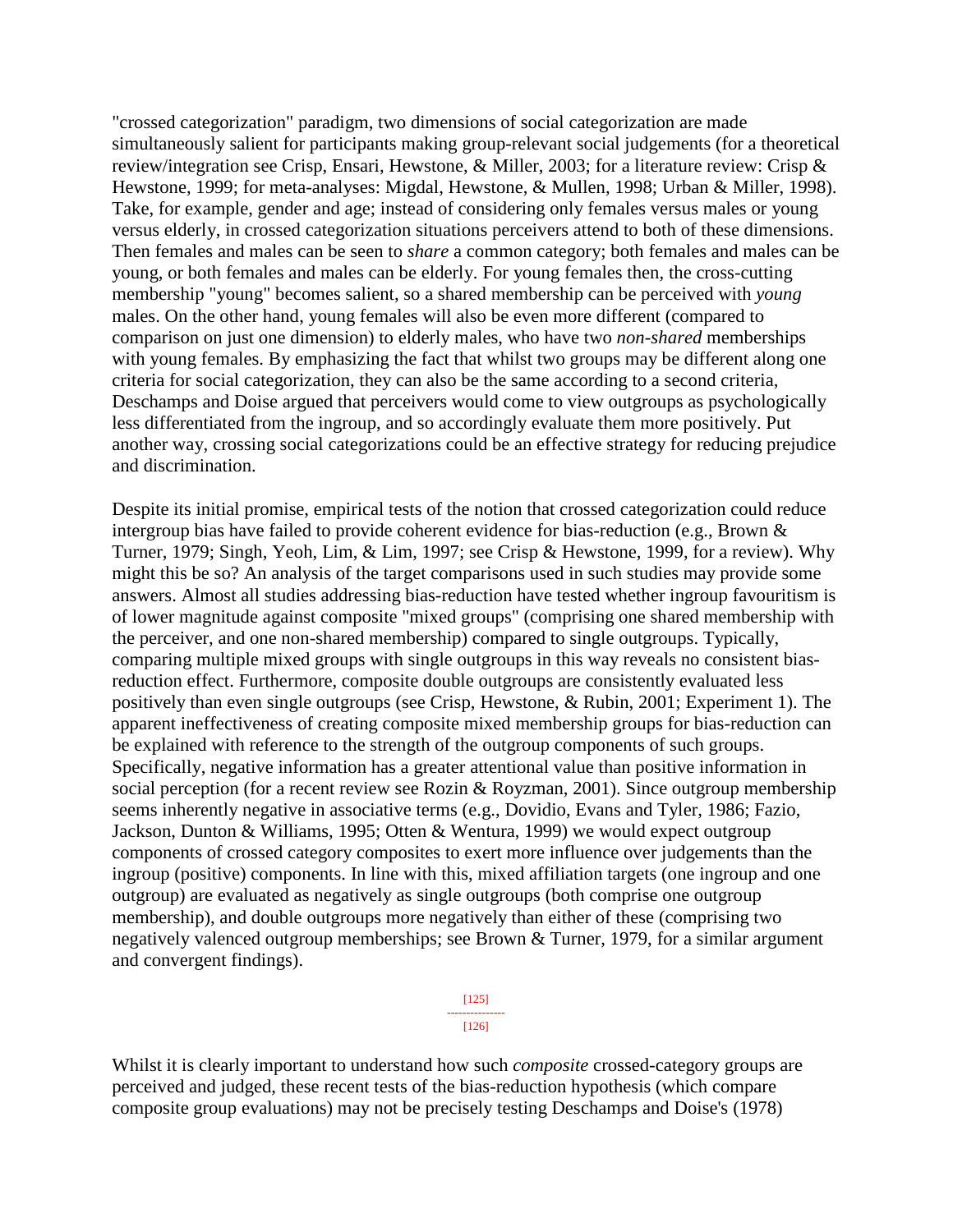original ideas. Deschamps and Doise's theorising was distinctly cognitive in nature (vis-à-vis the affective explanation that applies with the composite group comparisons outlined above). Their model centred on the effects of crossing categories on cognitive representation for each component category *independently* (i.e., rather than composites created by the simultaneous salience of two intergroup dimensions). The model suggested that when an additional basis for social categorization is shared between an in- and outgroup on a target dimension, this basis for an increased perception of overlapping attributes should break down the distinctive "us" versus "them" division. The weakening of category distinctiveness on the target dimension should, in turn, lead to a reduction in evaluative differentiation between the two groups. Although not made explicit in Deschamps and Doise's model, this evaluative consequence of reduced inter-category coherence follows from subsequent evidence for an implicit link between categorization and evaluation (i.e., ingroup membership is inherently positive, and outgroup membership inherently negative; e.g., Dovidio et al.,1986; Fazio et al., 1995). This is also consistent with weakened salience of category boundaries leading to a recategorized, superordinate identity (Jetten, Spears, & Manstead, 1998; see also Turner, Hogg, Oakes, Reicher, & Wetherell, 1987), and corresponds to other bias-reduction models (i.e., Gaertner & Dovidio, 2000). On these accounts, there are good theoretical and empirical reasons to expect additional shared categorization to weaken the coherence of category boundaries, and correspondingly reduce intergroup bias.

Since most work arising from Deschamps and Doise's (1978) theorising has examined the affective consequences of a supposed "fusing" of simultaneously salient categories, little work has examined the cognitive consequences (and evaluative implications) of crossed categorization on the constituent dimensions independently. In the experiment reported here, we tested the biasreduction hypothesis by focusing not on composite groups, but on the independent (target) constituent following crossed categorization, and examined directly the notion that the implicit link between categorization and evaluation will be moderated by the weakening of category boundaries. We base our predictions on the proposed weakening of the implicit cognitive link between such constituent categorizations (ingroup and outgroup representations independent from the additional categories that cross them) and evaluation. Correspondingly we employed an implicit recall measure of this proposed link.

Intergroup bias can occur at a preconscious level, and implicit associations between affiliation and evaluation seem an integral part of intergroup perception (e.g., Dovidio et al., 1986; Fazio et al., 1995). In these studies, typically ingroup primes in speeded categorization tasks lead to facilitated response times to positive target attributes, whilst outgroup primes facilitate response times to negative attributes (relative to affectively incongruent pairings -- ingroup/negative and outgroup/positive -- or baseline). As well as real groups, generic designators show similar effects ("we" or "us" seem implicitly linked with positive attributes; Perdue, Dovidio, Gurtman, & Tyler, 1990), and this implicit link exists also for artificial groups, (Otten & Wentura, 1999; Otten & Moskowitz, 2000). It is notable, however, that only the latter handful of studies have found implicit bias in the minimal group paradigm. We expand on this research by aiming to uncover minimal group bias on an alternative measure of implicit evaluation: The processing of positive and negative information about ingroups and outgroups.

In addition, despite growing evidence for the malleability of implicit prejudice (Dasgupta  $\&$ Greenwald, 2001; Blair, Ma, & Lenton, 2001), current work has focused on attempting to change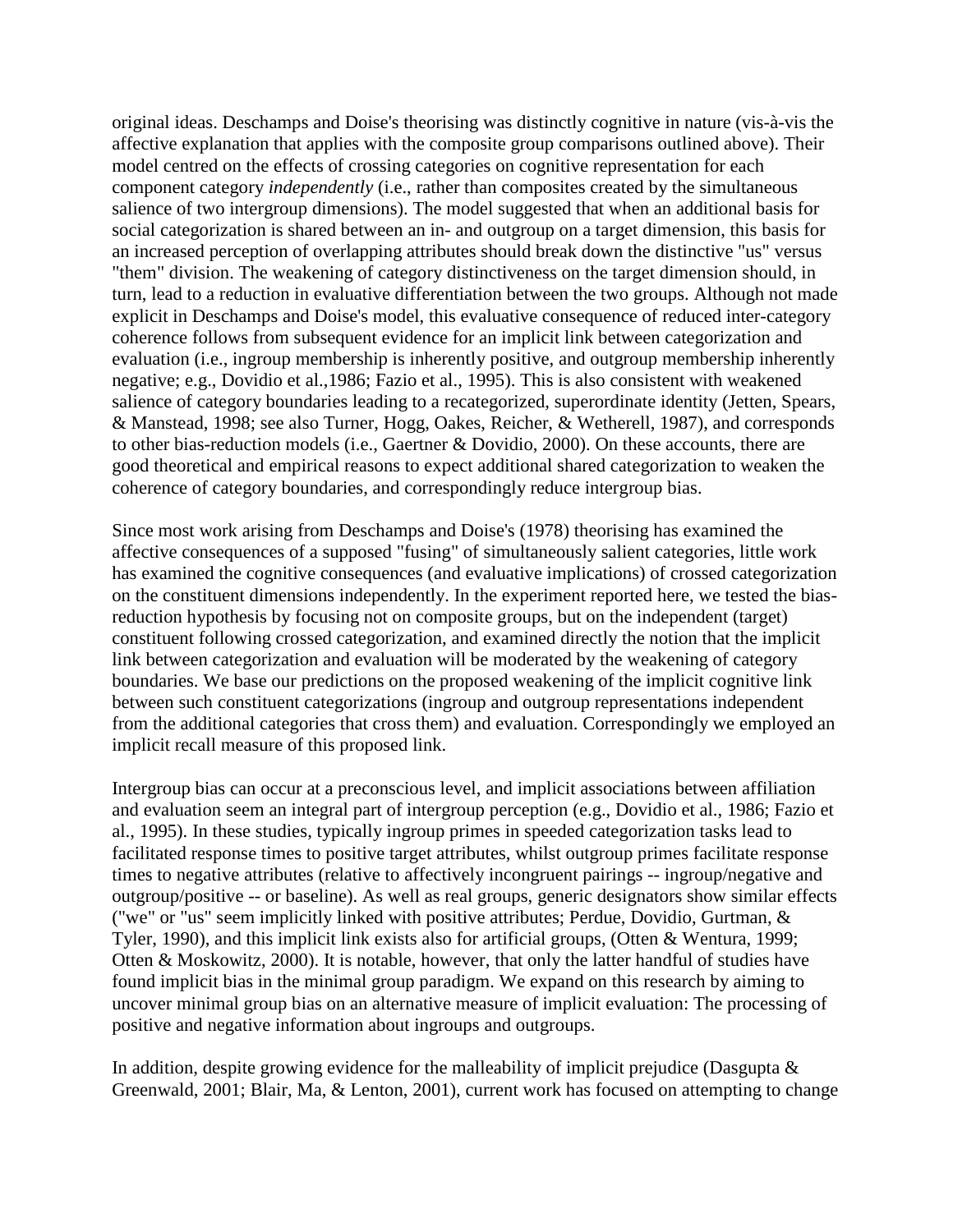implicit bias via presentation of disconfirming (positive) information about the outgroup. Many models of bias-reduction instead focus on changing intergroup relations by changing *categorical*  representation (e.g., The Common Ingroup Identity Model; Gaertner & Dovidio, 2000). To our knowledge no studies have directly tested whether such category-based (i.e., non-evaluative) interventions can have beneficial effects on processing tendencies and *implicit* intergroup bias.

#### [126] --------------- [127 ]

Examining the effects on implicit bias of considering additional shared versus non-shared crosscutting categorizations should also provide a good test of Dechamps and Doise's (1978) original hypothesis. Considering shared bases for categorization should weaken category coherence (a cross-cutting shared membership provides not only a representational link that brings the ingroup and outgroup closer, but also provides a representational overlap between ingroup and outgroup characteristics). Additional shared categorization should weaken the implicit activation of positive and negative attributes following ingroup and outgroup category activation respectively. Importantly, however, when categories converge, category boundaries should strengthen, and so too correspondingly should the implicit links with evaluatively congruent attributes.

To examine these possibilities we compared three conditions: a single categorization baseline, an additional shared category condition, and an additional non-shared category condition. We used artificial groups (Tajfel, Flament, Billig, & Bundy, 1971) for maximal experimental control. Importantly, target evaluations were of the independent constituents following consideration of an additional membership, not the combined categorization formed from the two dimensions. We predicted that in the shared additional category condition, the coherence of the category structure ("us" vs. "them") would weaken and thus attenuate the cognitive basis for differential evaluation of the ingroup and outgroup.

### **METHOD**

### **Participants and design**

42 female undergraduates were allocated to a 3 (categorization: single vs. one additional shared vs. one additional non-shared) x 2 (target: ingroup vs. outgroup) mixed design with repeated measures on the second factor. All participants received course credit or payment for taking part.

### **Procedure**

### *Categorization task*

Participants were categorized on a target intergroup dichotomy via a computerized shape estimation task. Participants were presented with slides, each for 10000ms, which contained figures that varied according to colour and shape. Following a demonstration, participants were required to look at each slide and estimate the number of each category of shape. Although exactly the same slides were presented in all conditions, the number of estimates required varied according to condition. In the baseline condition (no additional dimensions) participants were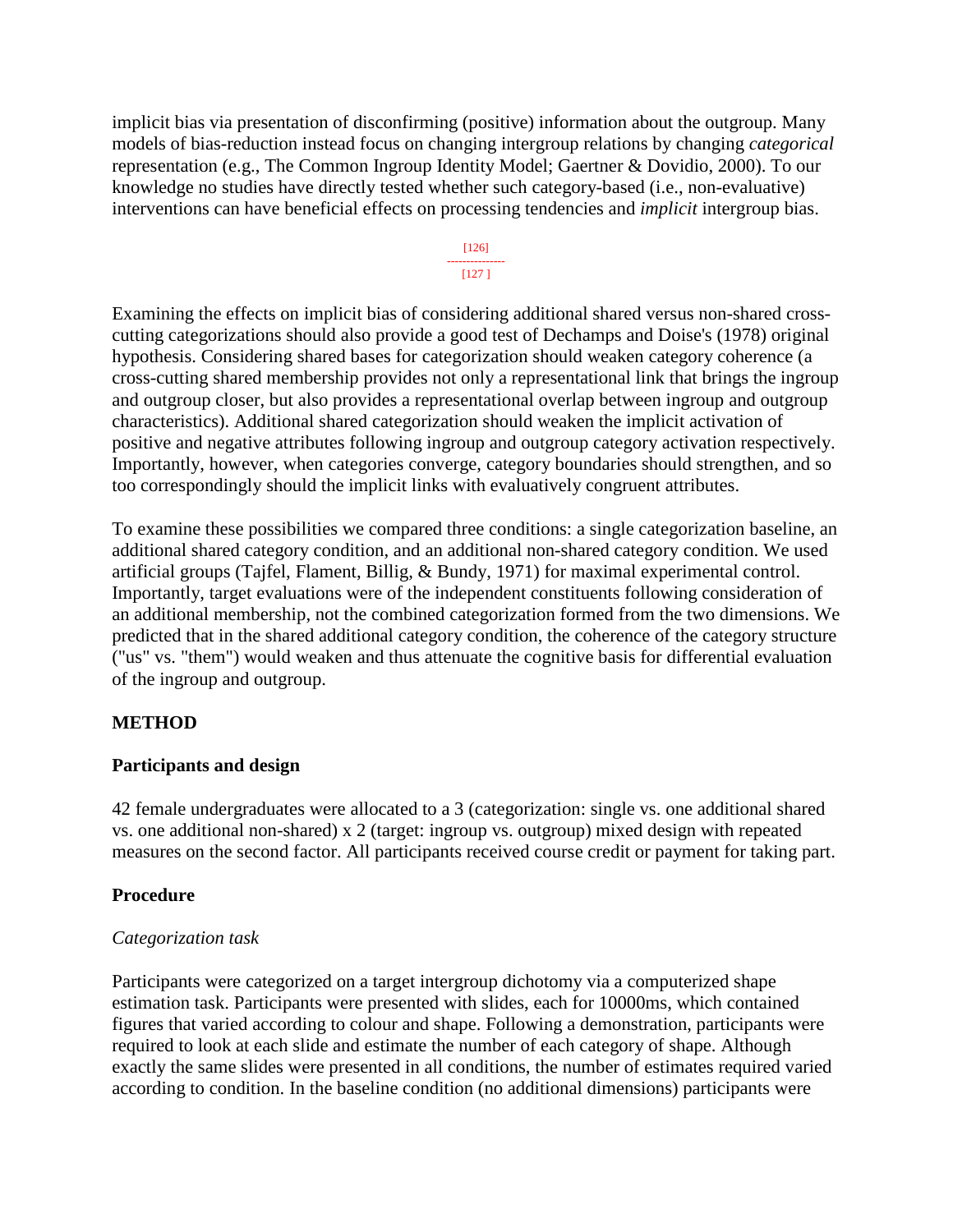required simply to estimate the number of red versus blue shapes (target dimension). In the additional (shared and non-shared) categorization conditions, participants were required to estimate the number of red and blue, *and* circular and quadrangular shapes.

Following this, participants carried out a filler task (creating word combinations) for two minutes whilst the experimenter ostensibly compared the participant's estimates to the actual numbers of shapes in the different categories. Participants were then told which of the two categories of shape, along each dimension tested, they were better at estimating. All participants were categorized into the "red" target category. In the additional category conditions, all participants were categorized into the "red" and "circular" categories.

Participants were then told that previous research had uncovered broad differences between people who were better at estimating the different types of shapes, and to write down (a) which estimation categor(ies) they were in and (b) what they thought the differences between people along each dimension tested might be. To encourage processing of this information, participants were told that they would be asked to recall these additional dimensions at the end of the experiment.

> [127] --------------- [128 ]

Participants were then asked to write about what they thought people who were simultaneously in specific (combinations of) categories were like. In the baseline (no additional categories) condition, participants wrote only about people in the (outgroup) blue category. In the additional one shared category condition, participants wrote about people simultaneously in the blue (outgroup) and circular (ingroup; shared) categories. In the additional one non-shared category condition, participants wrote about people simultaneously in the blue (outgroup) and quadrangular (outgroup; non-shared) categories. This constituted the manipulation of baseline versus one additional shared versus one additional non-shared categorization. Following this all measures referred only to the target dichotomy (i.e., the independent constituents, red versus blue groups).

### *Profiles*

Following the multiple category manipulation participants received two personality profiles, supposedly completed by a "red" and "blue" category member in a previous session. Participants were told to study the information carefully as they would need to use it later in the experiment. For the ingroup and outgroup, half the traits were positive and half negative, acquired from pretesting (-5; Extremely negative,  $+5$ ; Extremely positive,  $N = 21[1]$ ). These sets were counterbalanced so that half the participants in each condition received six positive and negative traits for the ingroup and another six positive and negative traits for the outgroup, and the other half received the sets reversed. Subsequently, participants completed the measures of evaluation, and then were asked to recall the previously presented traits. To check that participants still recalled the target and additional categories by the end of the experiment, they were asked to write these down and to mark the groups they were in. All participants correctly recalled this information. Finally, participants were thanked, debriefed, and dismissed.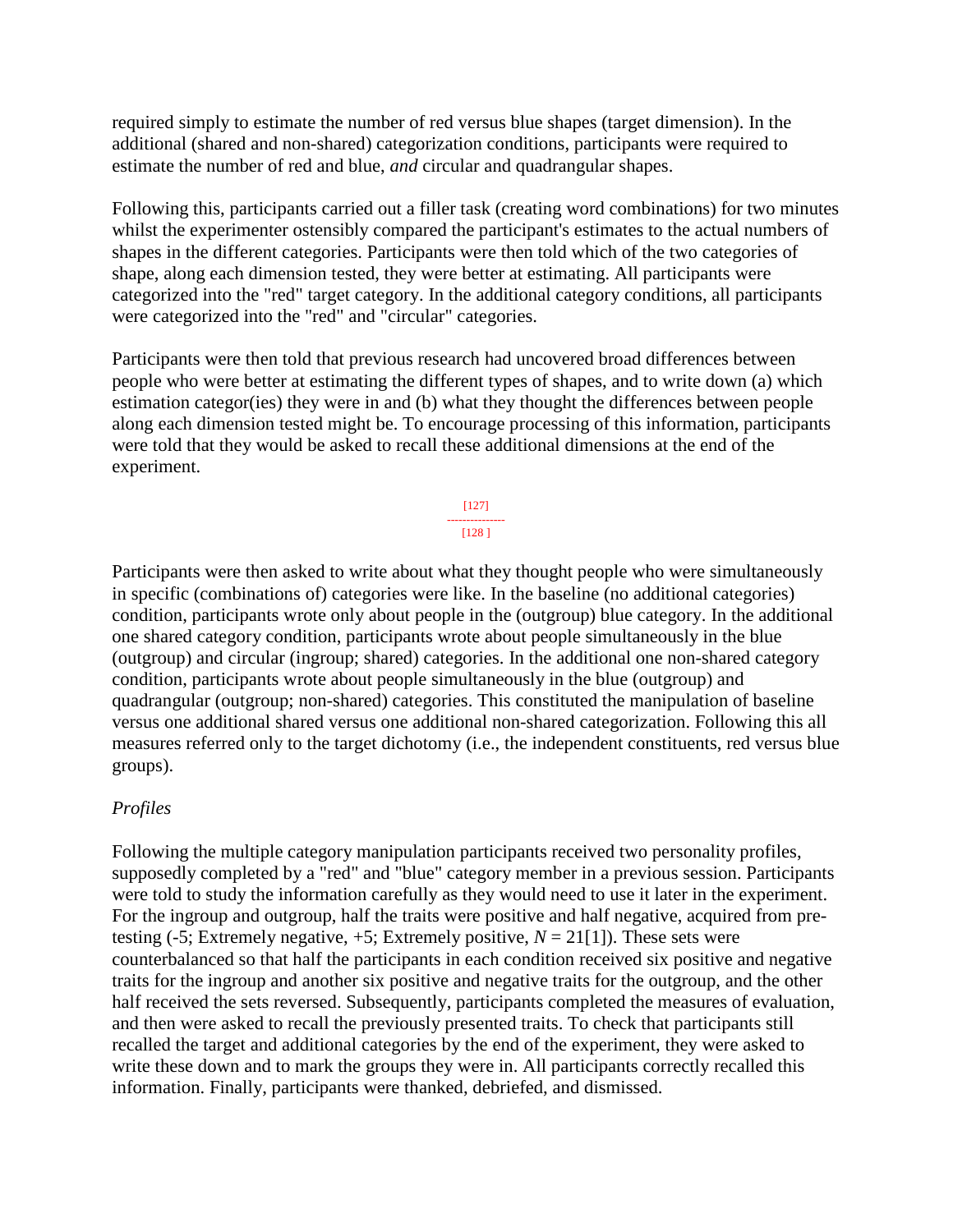### **Dependent measures**

The measure of bias was the number of positive and negative traits recalled for ingroup and outgroup members from the preceding personality profiles. Recall of these attributes served as a direct measure of the extent to which the implicit link between categorization and evaluation (ingroup/positive and outgroup/negative) was moderated by crossed categorization. In line with the prediction of weakened coherence, we expected the link to break down in the shared additional categorization condition (i.e., lower recall for evaluatively congruent; ingroup/positive and outgroup/negative pairings relative to evaluatively incongruent; ingroup/negative and outgroup/positive pairings) [2].

### **RESULTS**

To test the idea that shared categorization may, via weakened category coherence, also correspondingly weaken the implicit link between group membership and implicit evaluative connotation, we re-coded the recall measures for evaluative congruency [3]. Evaluatively congruent pairings were defined as ingroup/positive and outgroup/negative combinations whilst evaluatively incongruent pairings were defined as ingroup/negative and outgroup/positive combinations.

Contrast analysis (Judd & McClelland, 1989; Kirk, 1982) was employed as our primary means of analysis. This is considered a particularly appropriate analytic strategy for crossed categorization studies (Hewstone, Islam, & Judd, 1993) as it allows a powerful and clear test of the specific, but complex, predicted effects (see also Rosenthal & Rosnow, 1985). To test the specific hypotheses regarding additional shared or non-shared categorization we formulated two orthogonal polynomial contrasts. Contrast A (baseline: -1, additional shared: 0, additional non-shared: +1) tested whether, as predicted, there was an increase in the recall of congruent information following the proposed reinforcing of category boundaries with convergent (non-shared) categorization. Contrast B (baseline: +1, additional shared: -2, additional non-shared: +1) tested whether there would be a decrease in recall for evaluatively congruent information in the additional shared membership condition relative to all other groups. We expected additional shared and non-shared categorization to principally moderate recall of congruent information (which most clearly reflects the strength of the implicit link between categorization and evaluation), rather than recall of incongruent information [4].

#### [128] --------------- [129 ]

Means and standard deviations can be found in Table 1. As expected there was no variation across condition in terms of recall for incongruent information, Contrast A;  $t(39) = -.628$ ,  $p =$ .534, Contrast B;  $t(39) = -171$ ,  $p = 0.865$ . For congruent category-attribute pairings, however, Contrast B  $(-1, +2, -1)$  was significant,  $t(39) = 2.41$ ,  $p = .021$ . In line with expectations compared to baseline and non-shared additional categorization conditions (*M*s = 1.87 and 2.42), additional shared categorization lowered recall of evaluatively congruent information  $(M = 1.50)$ . In additional, Contrast A  $(-1, 0, +1)$  approached significance,  $t(39) = 1.72$ ,  $p = .094$ . There was a clear trend towards increased recall for evaluatively congruent information following non-shared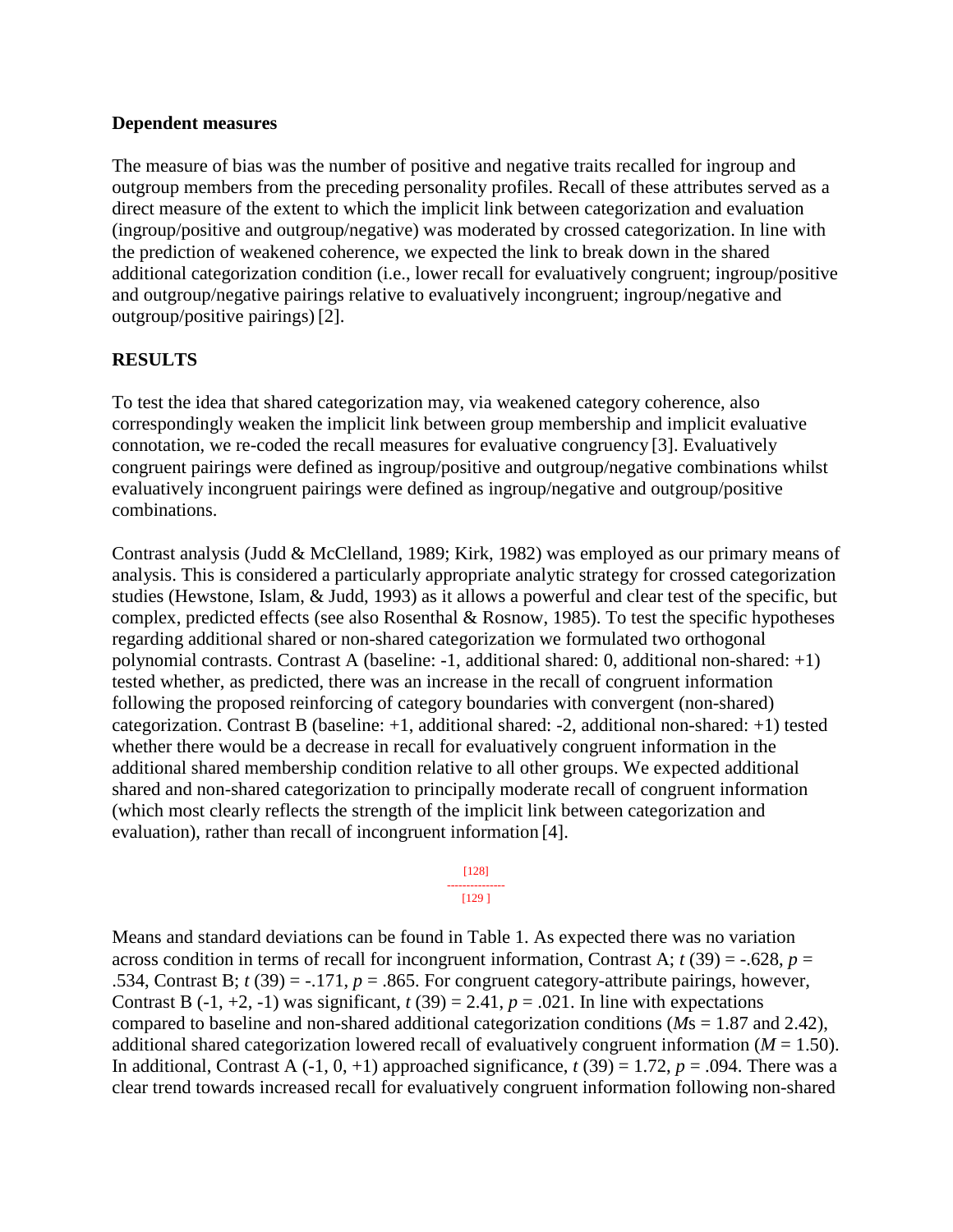additional categorization ( $M = 2.42$ ) compared to baseline ( $M = 1.87$ ). It is notable that in the baseline condition, there is almost no difference in the processing of congruent and incongruent information, in line with curvilinear models of schema-relevant recall (e.g., Hastie, 1981; Hastie, Park, & Weber, 1984).

|                         | Categorization           |                                        |                                             |
|-------------------------|--------------------------|----------------------------------------|---------------------------------------------|
|                         | Single<br>categorization | Additional<br>shared<br>categorization | Additional non-<br>shared<br>categorization |
|                         | (Baseline)               |                                        |                                             |
| Recall of<br>attributes |                          |                                        |                                             |
| Congruent               | 1.87                     | 1.50                                   | 2.42                                        |
|                         | (.990)                   | (.681)                                 | (.764)                                      |
| Incongruent             | 1.77                     | 1.97                                   | 2.04                                        |
|                         | (1.03)                   | (1.32)                                 | (.988)                                      |

### **Table 1: Recall as a Function of Crossed Categorization**

*Note:* Standard deviations are shown in parentheses.

Within-cell correlations revealed an interesting pattern. Whilst recall for congruent and incongruent attributes was unrelated for both baseline,  $r(15) = -.050$ ,  $p = .859$ , and additional non-shared condition,  $r(12) = .095$ ,  $p = .768$ , in the additional shared condition there was a significant correlation between the two,  $r(15) = .677$ ,  $p = .006$ . Consistent with the hypotheses, when participants had considered an additional shared basis for categorization the distinction between congruent and incongruent information appears to have disappeared. Put another way, congruent information appears under normal conditions to be processed distinctly from incongruent information (i.e., schematically, due to its associative link to ingroup and outgroup categorization respectively). This association (and distinction from incongruent information) is maintained when category boundaries converge. When category boundaries diverge, however (as with consideration of an additional shared categorization), this distinction disappears in line with the proposed weakening of congruent information's associative link with categorization.

> [130] --------------- [131 ]

To summarize, the recall measure used in this study revealed a weakening of the implicit ingroup/positive and outgroup/negative link when a shared additional categorization was considered by participants, and an apparent strengthening of the implicit link when category boundaries converged. These findings thus support the original model of Deschamps and Doise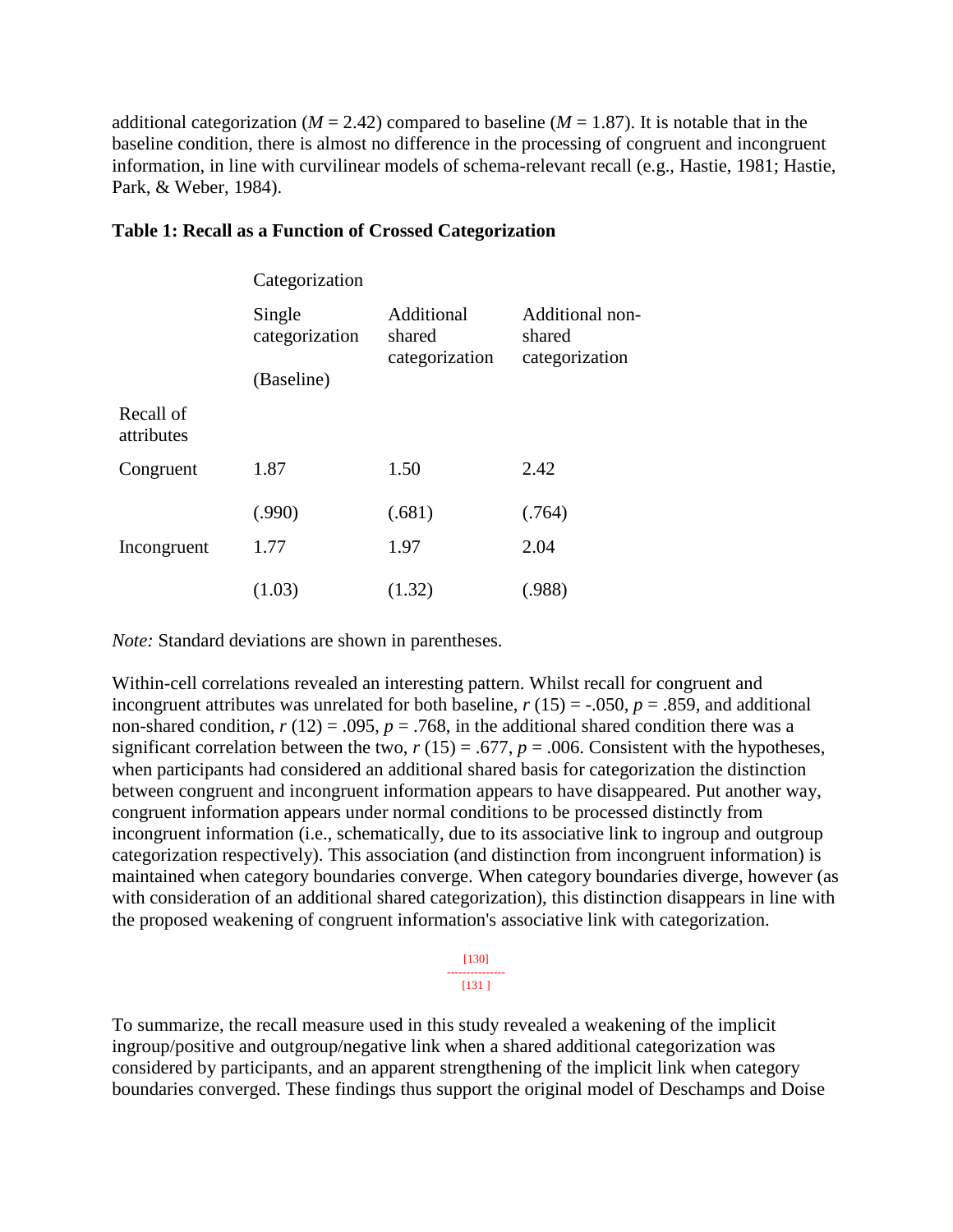(1978) and provide specific evidence of the link between category structure and evaluation. If crossing an intergroup dichotomy with an additional shared categorization merges category boundaries it should correspondingly, via the postulated implicit category-attribute link, weaken the tendency to activate positive (ingroup) or negative (outgroup) information accordingly. Conversely, reinforcing a dichotomy with an additional non-shared categorization should strengthen the associative link with evaluatively congruent attributes. The effects observed in this experiment support the notion of the modifiability of the implicit link between categorization and evaluation.

## **DISCUSSION**

The aim of this experiment was to systematically examine and develop theoretical and conceptual ideas with respect to the processes involved in crossed categorization. Focusing on the effects of making additional categorizations salient, not on composites formed from consideration of multiple categories, but on the original dichotomy that is brought into contact with the additional dimensions, we found a consistent trend in line with Deschamps and Doise's (1978) Category Differentiation Model at the level of implicit processing of group-relevant information. We discuss these findings below in the context of a developing understanding of the effects of crossed categorization.

In this experiment additional shared categorization led to a decrease in the processing of evaluatively congruent category/attribute pairings. This suggests that the implicit link between ingroup and outgroup membership and positive and negative attributes respectively weakened along with the proposed weakening of category representation. There was also a weaker tendency for accentuated processing of evaluatively congruent attributions in the non-shared condition, consistent with the notion that reinforced category boundaries can also reinforce intergroup bias. It is notable that it was recall of congruent category-attribute pairings that was moderated and not recall of incongruent pairings, which supports the idea that it is indeed a weakening of implicit psychological links between group membership and positive (ingroup) or negative (outgroup) attributes that is affected by crossed categorization.

We must, however, point out two observations with respect to these data. First, overall recall across conditions is rather low (ranging from 1.50 to 2.42 on a scale of 0 to 6). Second, the magnitude of the effects, although significant, is also quite low. The former could be a characteristic of the actual task (accurate free recall of the attributes contained within the presented profiles did appear to be a difficult task for our participants). This could, however, have also led to a suppression of the suggested differentials we observed as a function of categorization (i.e., a ceiling effect on recall). Alternatively, of course, it may have been that the nature of our categorical manipulation may not have been strong enough to exert an effect of higher magnitude than that observed. These observations call for a note of caution in the conclusions we draw. Future work using alternative measures of processing (such as recognition memory or alternative free recall paradigms) would be desirable to address these issues and ascertain a reliable indication of the overall magnitude of the effects. Whilst we must be tentative, the findings are, however, the first to our knowledge that illustrate the effects of crosscutting categorization on implicit memory processes. As such, they will hopefully provide the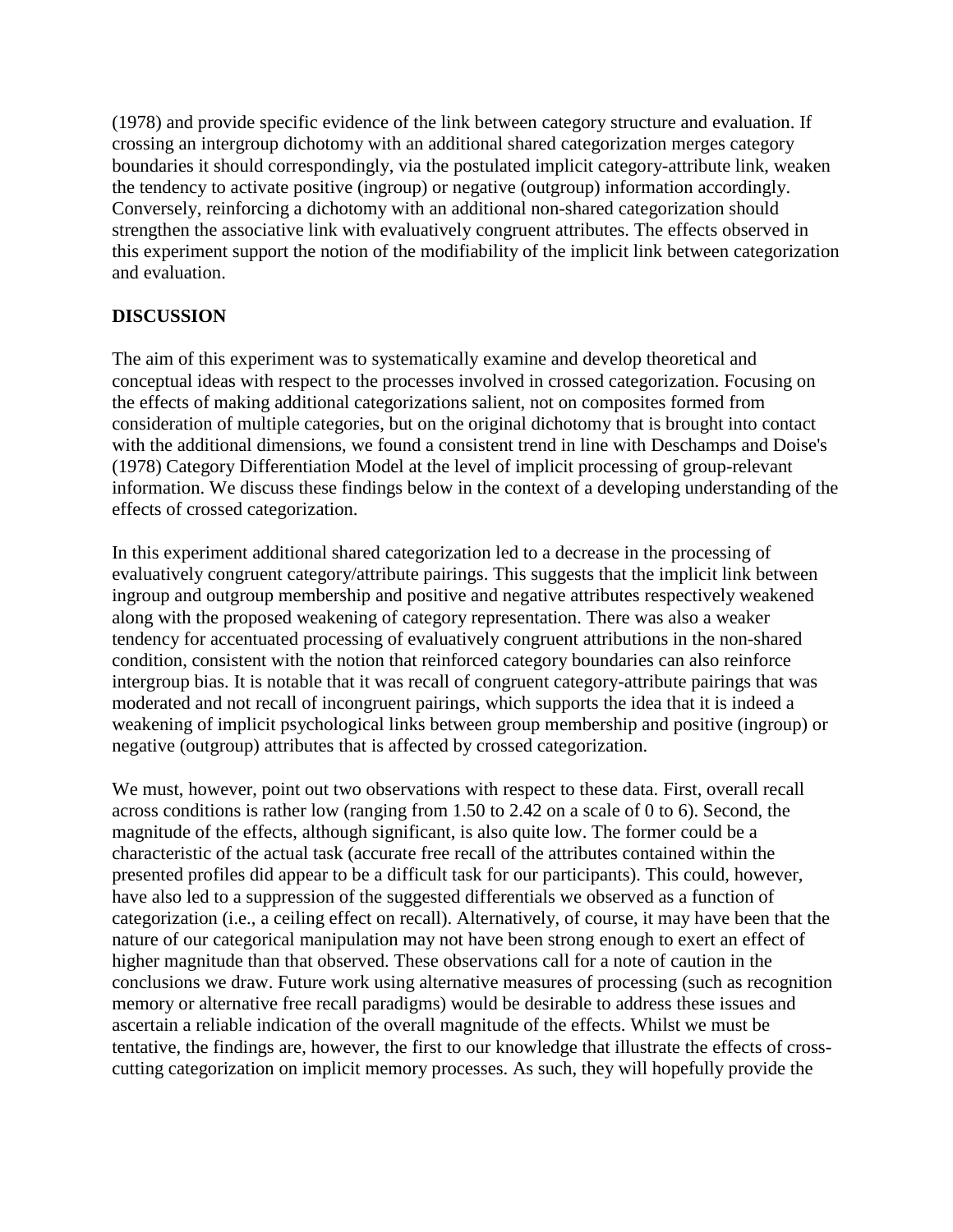basis upon which future replications can confirm (or refute) and develop the patterns we observed.

```
[131]
---------------
  [132 ]
```
In summary, these findings support and extend Deschamps and Doise's (1978) original biasreduction predictions in crossed category settings when the focus is on original target dimensions of categorization, rather than composites formed by crossed categorization. The effects on information processing are consistent with the original cognitive model of category differentiation (weakened differentiation with shared categorization; strengthened differentiation with non-shared categorization). We have also specified how implicit evaluations may correspondingly vary as a function of category structure (via dual activation of both congruent and incongruent attributes when ingroup and outgroup representations begin to merge in shared category conditions). The findings are consistent with this model of how implicit bias may be modified by crossed categorization. They could be considered initial steps towards developing a line of work that integrates Deschamps and Doise's original CDM with recent work on the implicit links between categorization and evaluation. In so doing, this work will add to our knowledge of how crossed categorization may be a beneficial tool for policymakers seeking interventions strategies designed to help reduce intergroup bias and enhance social inclusion.

### **REFERENCES**

Blair, I. V., Ma, J. E., & Lenton, A. P. (2001). Imagining stereotypes away: The moderation of implicit stereotypes through mental imagery. *Journal of Personality and Social Psychology, 81,* 828-841.

Brown, R. J., & Turner, J. C. (1979). The criss-cross categorization effect in intergroup discrimination. *British Journal of Social and Clinical Psychology, 18,* 371-383.

Crisp, R. J., Ensari, N., Hewstone, M., & Miller, N. (2003). A dual-route model of crossed categorization effects. In W. Stroebe & M. Hewstone (Eds.), *European Review of Social Psychology*, (vol. 13, pp. 35-74). Hove, UK & Philadelphia: PA: Psychology Press.

Crisp, R. J., & Hewstone, M. (1999). Differential evaluation of crossed category groups: Patterns, processes, and reducing intergroup bias. *Group Processes and Intergroup Relations, 2,* 303-333.

Crisp, R. J., Hewstone, M., & Rubin, M. (2001). Does multiple categorization reduce intergroup bias? *Personality and Social Psychology Bulletin, 27,* 76-89.

Dasgupta, N., & Greenwald, A.G. (2001). On the malleability of automatic attitudes: Combating automatic prejudice with images of admired and disliked individuals. *Journal of Personality and Social Psychology, 81,* 800-814.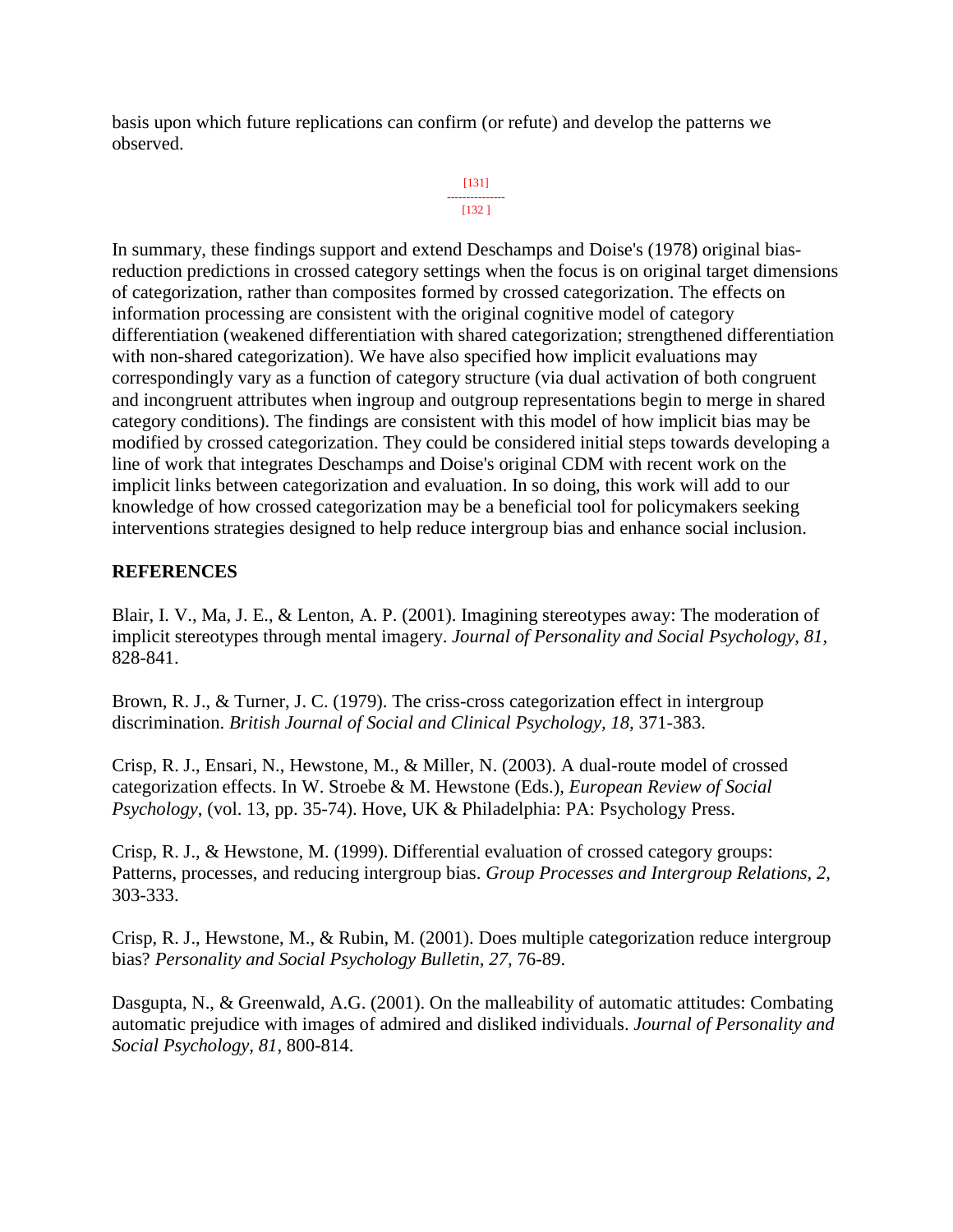Deschamps, J.-C., & Doise, W. (1978). Crossed category memberships in intergroup relations. In H. Tajfel (Ed.), *Differentiation between social groups* (pp. 141-158). Cambridge: Cambridge University Press.

Dovidio, J. F., Evans, N. & Tyler, R. B. (1986). Racial stereotypes: The contents of their cognitive representations. *Journal of Experimental Social Psychology, 22,* 22-37.

Evans-Pritchard, E. E. (1940). *The Nuer.* London: Oxford University Press.

Fazio, R. H., Jackson, J. R., Dunton, B. C. & Williams, C. J. (1995). Variability in automatic activation as an unobtrusive measure of racial attitudes: A bona fide pipeline? *Journal of Personality and Social Psychology, 69,* 1013-1027.

Gaertner, S. L. & Dovidio, J. F. (2000). *Reducing intergroup bias: The Common* Ingroup *Identity Model.* Philadelphia, PA: The Psychology Press/Taylor & Francis.

> [132] --------------- [133 ]

Greenwald, A. G., McGhee, D. E. & Schwartz, J. L. K. (1998). Measuring individual differences in implicit cognition: The implicit association test. *Journal of Personality and Social Psychology, 74,* 1464-1480.

Hastie, R. (1981). Schematic principles in human memory. In E. T. Higgins, C. P. Herman, & M. P. Zanna (Eds.), *Social Cognition: The Ontario Symposium* (Vol. 1, pp. 39-88). Hillsdale, NJ: Erlbaum.

Hastie, R., Park, B., & Weber, R. (1984). Social memory. In R. S. Wyer, Jr., & T. K. Srull (Eds.), *Handbook of Social Cognition* (Vol. 2, pp. 151-212). Hillsdale, NJ: Erlbaum.

Hewstone, M., Islam, M. R., & Judd, C. M. (1993). Models of crossed categorization and intergroup relations. *Journal of Personality and Social Psychology, 64,* 779-793.

Jetten, J., Spears, R., & Manstead, A. S. R. (1998). Defining dimensions of distinctiveness: Group variability makes a difference to differentiation. *Journal of Personality and Social Psychology, 74,* 1481-1492.

Judd. C. M., & McClelland, G. H. (1989). *Data analysis: A model-comparison approach.* San Diego, CA: Harcourt Brace Jovanovich.

Kirk, R. E. (1982). *Experimental design: Procedures for the behavioural sciences.* Belmont, CA: Brooks-Cole.

LeVine, R. A., & Campbell, D.T. (1972). *Ethnocentrism: Theories of conflict, ethnic attitudes and group behaviour.* New York: Wiley International.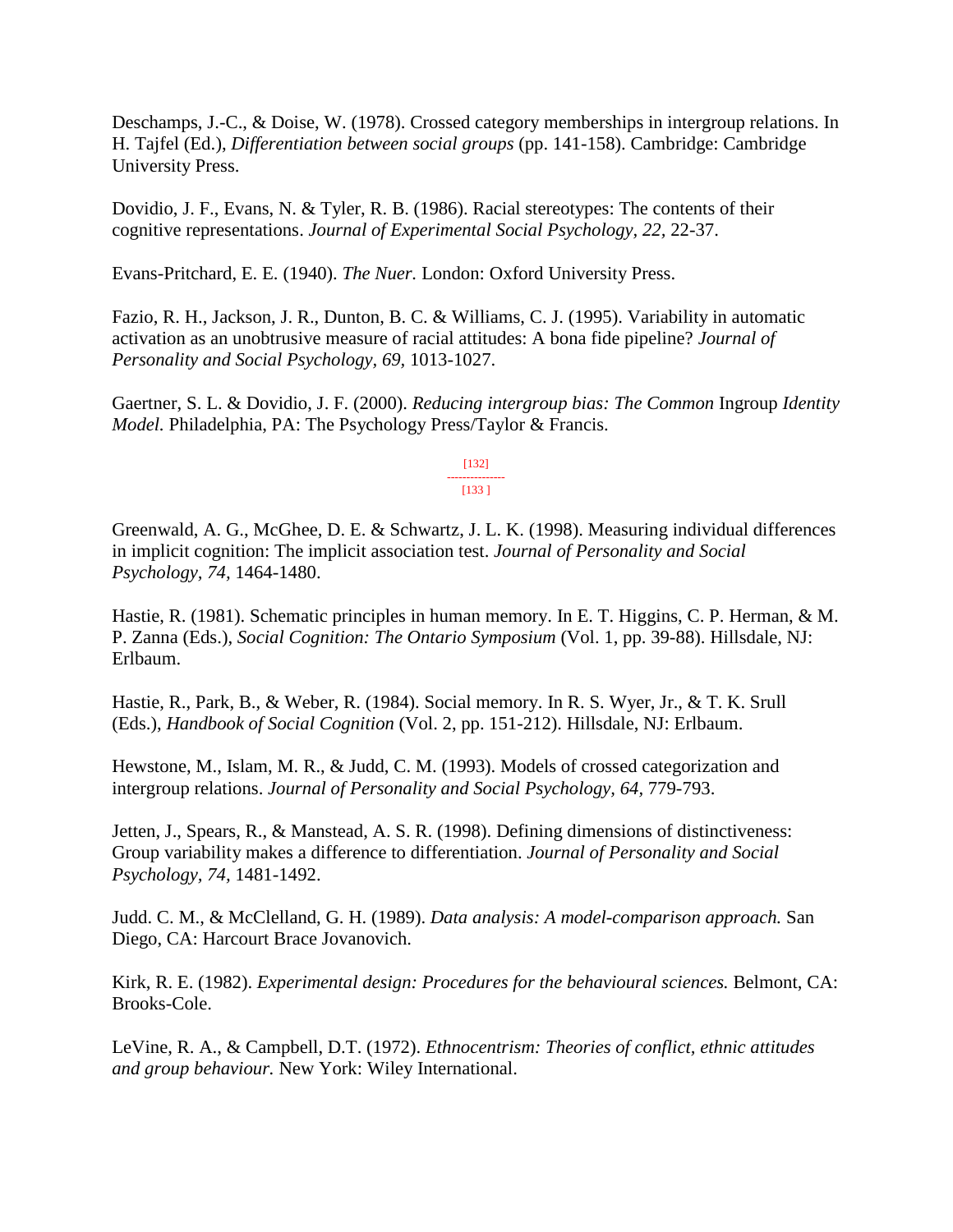Migdal, M. J., Hewstone, M., & Mullen, B. (1998). The effects of crossed categorization on intergroup evaluations: A meta-analysis. *British Journal of Social Psychology, 37,* 303-324.

Otten, S. & Moskowitz, G. B. (2000). Evidence for implicit evaluative ingroup bias: Affectbased spontaneous trait inference in a minimal group paradigm. *Journal of Experimental Social Psychology, 36,* 77-89.

Otten, S. & Wentura, D. (1999). About the impact of automaticity in the minimal group paradigm: Evidence from affective priming tasks. *European Journal of Social Psychology, 29,* 1049-1071.

Perdue, C. W., Dovidio, J. F., Gurtman, M. B. & Tyler, R. B. (1990). "Us" and "Them": Social categorization and the process of intergroup bias. *Journal of Personality and Social Psychology, 39,* 475-486.

Rosenthal, R., & Rosnow, R. L. (1985). *Contrast analysis: Focused comparisons in the analysis of variance.* New York: Cambridge University Press.

Rozin, P., & Royzman, E. B. (2001). Negativity bias, negativity dominance, and contagion. *Personality and Social Psychology Review, 5,* 296-320.

Singh, R., Yeoh, B. S. E., Lim, D. I., & Lim, K. K. (1997). Cross categorization effects in intergroup discrimination: Adding versus averaging. *British Journal of Social Psychology, 36,* 121-138.

#### [133] --------------- [134 ]

Tajfel, H., Flament, C., Billig, M., & Bundy, R. F. (1971). Social categorization and intergroup behaviour. *European Journal of Social Psychology, 1,* 149-178.

Turner, J. C., Hogg, M. A., Oakes, P. J., Reicher, S. D., & Wetherell, M. S. (1987). *Rediscovering the social group: A self-categorization theory*. Oxford: Basil Blackwell

Urban, L. M., & Miller, N. M. (1998). A meta-analysis of crossed categorization effects. *Journal of Personality and Social Psychology, 74,* 894-908.

### **ENDNOTES**

[1] The positive traits were: *competent, t*(20) = 14.95, *M* = 3.29*; enthusiastic, t*(20) = 23.29, *M* = 3.81; *generous, t*(20) = 19.38, *M* = 3.43; *courteous, t*(20) = 11.29, *M* = 3.14; *open-minded, t*(20) = 21.46, *M* = 3.81; *friendly, t*(20) = 16.73, *M* = 4.00; *understanding, t*(20) = 18.96, *M* = 3.90; *happy, t*(20) = 18.65, *M* = 4.19; *cheerful, t*(20) = 18.80, *M* = 3.81; *helpful, t*(20) = 15.95, *M* = 3.86; *loyal, t*(20) = 18.41, *M* = 3.67; *warm-hearted t*(20) = 12.20, *M* = 3.62; the negative traits were: *rude, t*(20) = -18.34, *M* = -3.86; *irritating, t*(20) = -5.85, *M* = -2.57; *untrustworthy, t*(20) = -23.37, *M* = -4.24; *shallow, t*(20) =-14.29, *M* = -3.62; *selfish, t*(20) = -20.14, *M* = -3.71; *narrow-*